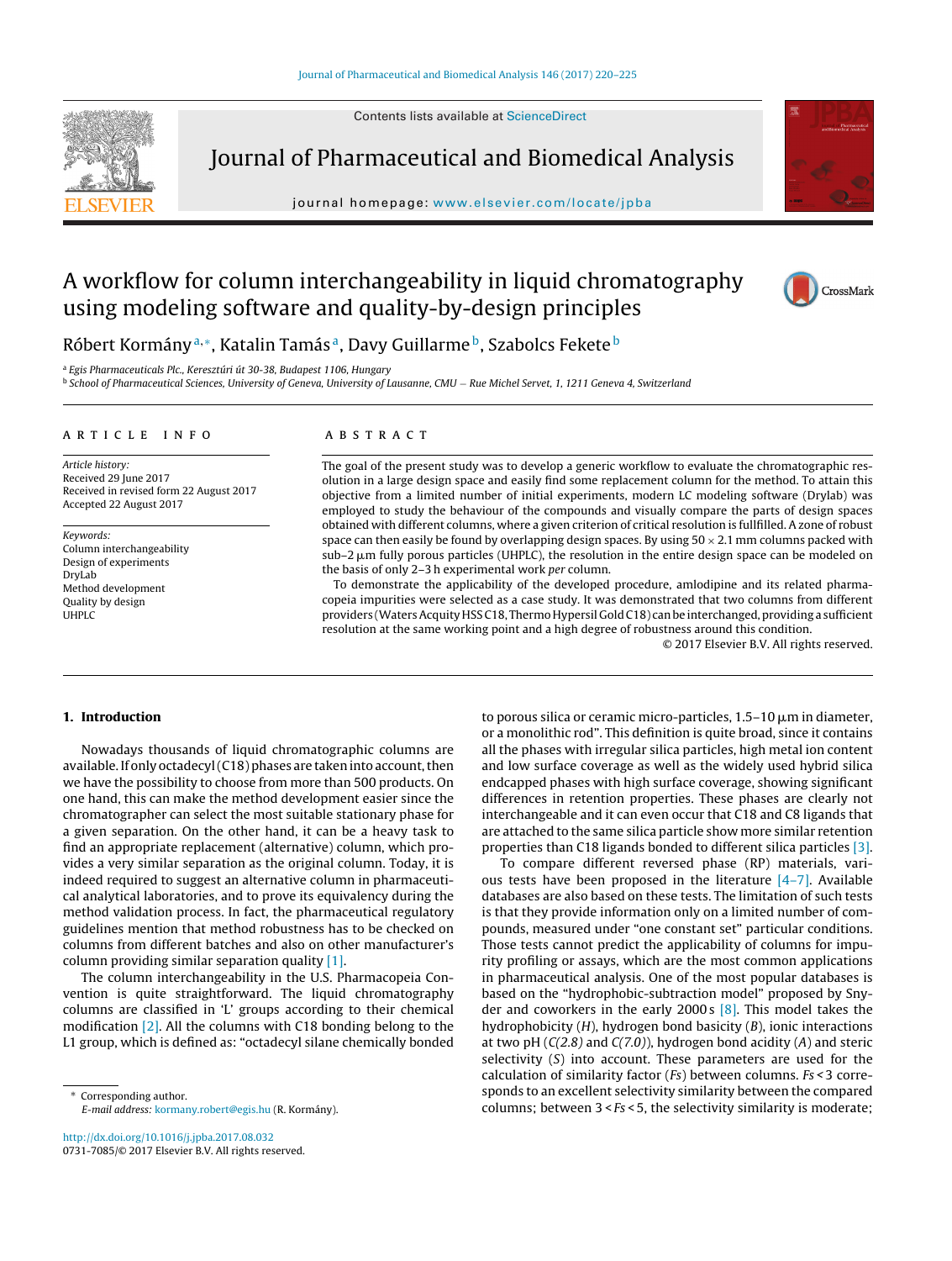between 5 < Fs < 10, there is a questionable but still fair comparability of selectivity, and for Fs > 10, the selectivity is considered as different [\[9\].](#page--1-0) This approximation gives a scientific based comparison against the USP classification, but it does not consider peak shape and peak width, which are crucial for pharmaceutical impurity profiling.

Modern silica gels (Type B silica) have lowmetal ion content, and acidic  $pK_a$  value of surface silanol groups typically ranges between 3 and 5. The amount of residual silanol groups is around 8  $\mu$ mol/m<sup>2</sup>, half of which being covered after alkyl modification. The number of residual silanol groups can be further reduced by endcapping, but unreacted silanol groups are always present. Depending on the pH conditions, these acidic silanols can be ionized and are then able to offer strong electrostatic interaction with basic compounds which are also ionized. To demonstrate the differences between C18 phases, it is therefore important to select chromatographic conditions where the residual silanol groups are ionized and the sample should contain some basic, acidic and neutral-like compounds as well. This is for example the case when using a mobile phase pH comprised between 3 and 6 [\[10–12\].](#page--1-0)

In previous studies, the simulated robustness testing, included within commercial modeling softwares, was systematically studied and compared to experimental measurements and DoE based predictions [\[13,14\].](#page--1-0) The reliability of this "early stage" simulated robustness approach was critically evaluated for real-life separations applying short narrow bore columns ( $50 \times 2.1$  mm) and fast separations. Moreover, as a continuation of robustness study, the column interchangeability was further investigated, using four different C18 columns packed with sub–2  $\mu$ m particles. By properly varying the method variables, the separation was feasible on all columns within the same timescale (less than 4 min). This work demonstrates the accuracy of simulated robustness testing and shows that nearly the same quality of separation can be achieved on different stationary phases.

The novelty of the present work is the practical use of the recently introduced Column Comparison module in DryLab modeling software. In this module, various 3D resolution maps can be compared by overlapping two or more cubes, which can help studying the measured points  $-$  in a design space  $-$  of the different phases and find a common zone where the sample components are all separated with sufficient selectivity and resolution. For this illustration, amlodipine and related impurities have been selected as model samples. The pharmacopeia suggests a 60 min long conventional separation for amlodipine impurity profiling which has already been shortened drastically in our previous study [\[15\].](#page--1-0)

#### **2. Experimental**

#### 2.1. Chemicals, columns

The mobile phase used in this work was a mixture of acetonitrile and water buffered with 10 mM ammonium-acetate buffer. Acetonitrile (gradient grade), acetic acid, ammonium hydroxide and standard reference buffers (pH 2.00, 4.01 and 7.00) were purchased from Merck (Darmstadt, Germany). For the measurements, water was prepared freshly using ELGA Purelab UHQ water (ELGA, Lane End, UK).

Sample was prepared from amlodipine API (0.5 mg/mL) and spiked with all the impurities at 0.5% level. Amlodipine and its impurities [\[15\]](#page--1-0) were purchased from European Directorate for the Quality of Medicines & HealthCare (EDQM, Strasbourg, France). Sample solvent was acetonitrile:water 30:70 (v/v).

The columns used in this study were selected on the basis of the following criteria: all of them should be based on porous silica gel (to neglect differences in morphology), with similar particle size (to have comparable specific surface area and efficiency). We focused on differences and effects of accessible free silanols.

The Acquity HSS C18 and HSS C18 SB columns ( $50 \times 2.1$  mm,  $1.7 \,\mu$ m) were purchased from Waters (Milford, USA), Hypersil GOLD C18 column  $(50 \times 2.1 \text{ mm}, 1.9 \mu \text{m})$  was purchased from Thermo Scientific (Waltham, USA), Titan C18 column (50  $\times$  2.1 mm,  $1.9 \,\mu$ m) was purchased from Sigma-Aldrich (St. Louis, USA). Acquity HSS C18 and Hypersil GOLD C18 colums have relatively high surface coverage with endcapping, Titan C18 column has medium surface coverage with endcapping and Acquity HSS C18 SB possesses low surface coverage without endcapping (see [Table](#page--1-0) 1).

#### 2.2. Equipment and software

UHPLC experiments were performed on a Waters Acquity UPLC I-Class system (Milford, USA) equipped with binary solvent delivery pump, autosampler, photodiode array detector and Empower 3 software. This UHPLC system had flow-through-needle (FTN) sample injector and 500 nL flow cell. The dwell volume of the system was measured as 0.1 mL.

The MP 225 pH-meter was purchased from Mettler-Toledo (Mettler-Toledo, Greifensee, Switzerland).

UHPLC method development and modeling was performed by using DryLab® 4, v.4.3.1 optimization software (Molnár-Institute, Berlin, Germany).

## **3. Results and discussion**

#### 3.1. Preliminary experiments

As previously mentioned, the goal of this study was to introduce a strategy where − beside method optimization − a substitution (alternative) column can be offered as part of the robustness testing. About robustness the ICH Q2 (R1) guideline contains the following "The evaluation of robustness should be considered during the development phase and depends on the type of procedure under study. It should show the reliability of an analysis with respect to deliberate variations in method parameters. . . . In the case of liquid chromatography, examples of typical variations are . . . rent columns (different lots and/or suppliers)" [\[1\].](#page--1-0)

Based on former experiments, amlodipine and its impurities were found to be relatively lipophilic, so the starting mobile phase composition was set as 30% acetonitrile. However, the ImpA compound was highly lipophilic, so high acetonitrile content (90%) is required at the end of the gradient to elute this substance. In addition, it is also important to mention that there is structural similarity between amlodipine, ImpD, ImpE and ImpF and all of them contain a primary amino group ( $pK_{a>}$  10). Therefore, all these substances will be ionized under common RP conditions. The ImpH impurity has acidic character, due to the carboxylic acid group attached to an aromatic structure ( $pK_a \sim 4$ ), so depending on the RP conditions, it can be either fully ionized or neutral [\[3,14,15\].](#page--1-0)

During the preliminary experiments, four C18 columns belonging to the USP L1 group were chosen. The reference column was the Acquity HSS C18 and our goal was to find the appropriate replacement column. During the initial experiments at pH = 4.5, it occurred that Acquity HSS SB C18 column showed high silanol activity under these conditions, since the peaks ofthe basic substances were broad and tailed, with a significant increase in retention [\(Fig.](#page--1-0) 1b), below). For all these reasons, this column was excluded.

In the case of Titan C18 column, which has medium surface coverage and endcapping, the peak shapes of basic compounds were more asymmetrical than the peaks of acidic or neutral compounds, but they could be evaluated during method optimization [\(Fig.](#page--1-0) 1d), below).